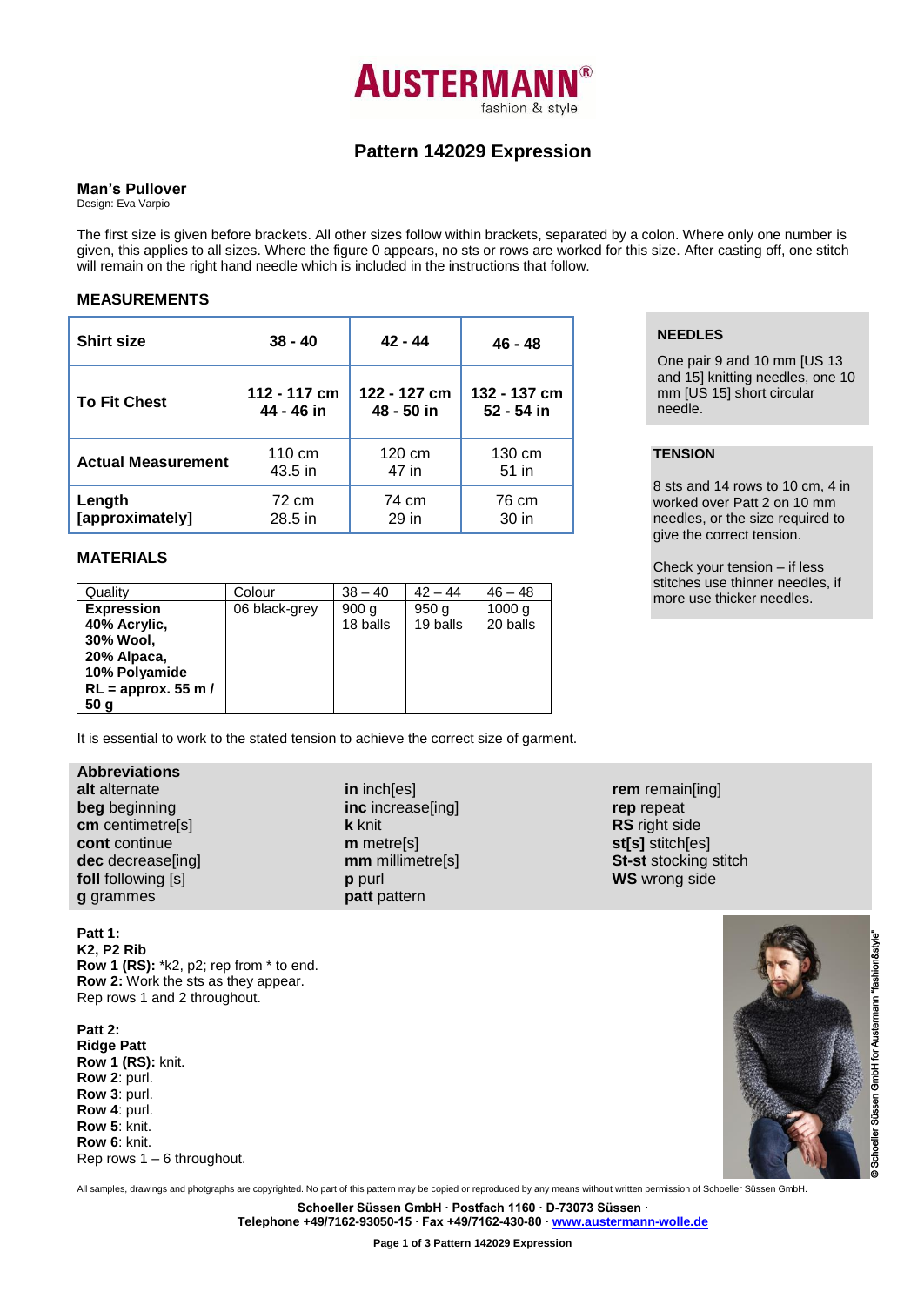

# **PULLOVER**

## **BACK**

Using 9 mm needles, cast on 46 [50:54] sts.

**1 st row (RS):** \*k2, p2; rep from \*, end k2.

**2 nd row:** Work the sts as they appear.

These 2 rows form K2, P2 Rib. Work in K2, P2 Rib for 6 cm. Change to 10 mm needles. Work in Ridge Patt until Back meas 49 cm from beg, ending with RS facing for next row.

## **Armhole shaping**

Cast off 3 [4:4] sts at beg of next 2 rows. Dec 1 st each side every foll alt row 3 times = 34 [36:40] sts.

Cont in patt as set until Back meas 69 [71:73] cm from beg, ending with RS facing for next row.

## **Neck and shoulder shaping**

Next row (RS): Cast off 5 sts, patt 7 [8:9] sts, join 2<sup>nd</sup> ball of yarn and cast off centre 10 [10:12] sts, patt 12 [13:14] sts. **Next row (WS):** Cast off 5 sts, patt 7 [8:9] sts, on 2nd half, cast off 3 sts, patt 4 [5:6] sts. Next row (WS): Cast off 4 [5:6] sts, on 2<sup>nd</sup> half, cast off 3 sts, patt 4 [5:6] sts. **Next row (RS): Cast off 4 [5:6] sts,** 

**FRONT**

Work same as Back until Front meas 62 [64:66] cm from beg, ending with RS facing for next row.

## **Neck shaping**

**Next row (RS):** Patt 14 [15:16] sts, join 2<sup>nd</sup> ball of varn and cast off centre 6 [6:8] sts, patt 14 [15:16] sts. Work each side of neck separately.

Cast off 2 sts once, 1 st 3 times at inside neck edge = 9 [10:11] sts each side.

Cont in patt as set until Front meas 69 [71:73] cm,

**Shoulder shaping**

Cast off from each shoulder edge 5 sts once and 4 [5:6] sts once.

## **SLEEVES (both alike)**

Using 9 mm needles, cast on 22 [22:24] sts.

**1 st row (RS):** \*k2, p2; rep from \*, end k2 [k2, p2].

**2 nd row:** Work the sts as they appear.

These 2 rows form K2, P2 Rib. Work in K2, P2 Rib for 6 cm. Change to 10 mm needles. Work in Ridge Patt until sleeve meas 16 cm from beg.

## **Side shaping**

Inc 1 st each side on next row, then every foll 10th [8th:8th] row 4 [5:5] times more = 32 [34:36] sts.

Cont in patt as set until Sleeve meas 52 [53:54] cm from beg.

## **Cap shaping**

Cast off 3 [4:4] sts at beg of next 2 rows, 2 [2:3] sts at beg of next 2 rows, dec 1 st each side every foll alt row 7 times and cast off 2 sts at beg of next 2 rows. When Sleeve meas 67 [68:69] cm from beg, cast off rem 4 sts. Work 2nd sleeve in same way.

## **TO MAKE UP**

Pin pieces to measurements, cover with clean, damp towels and allow to dry. Join shoulder seams with mattress st. Set in sleeves. Join side and sleeve seams with mattress st.

## **Neckband**

Using 10 mm circular needle from RS, pick up 56 [56:60] sts evenly around neck edge. Join to work in rnds.

**1 st rnd:** \*k2, p2; rep from \* around.

This rnd forms K2, P2 Rib. Work in K2, P2 Rib for 20 cm. Cast off sts in patt.